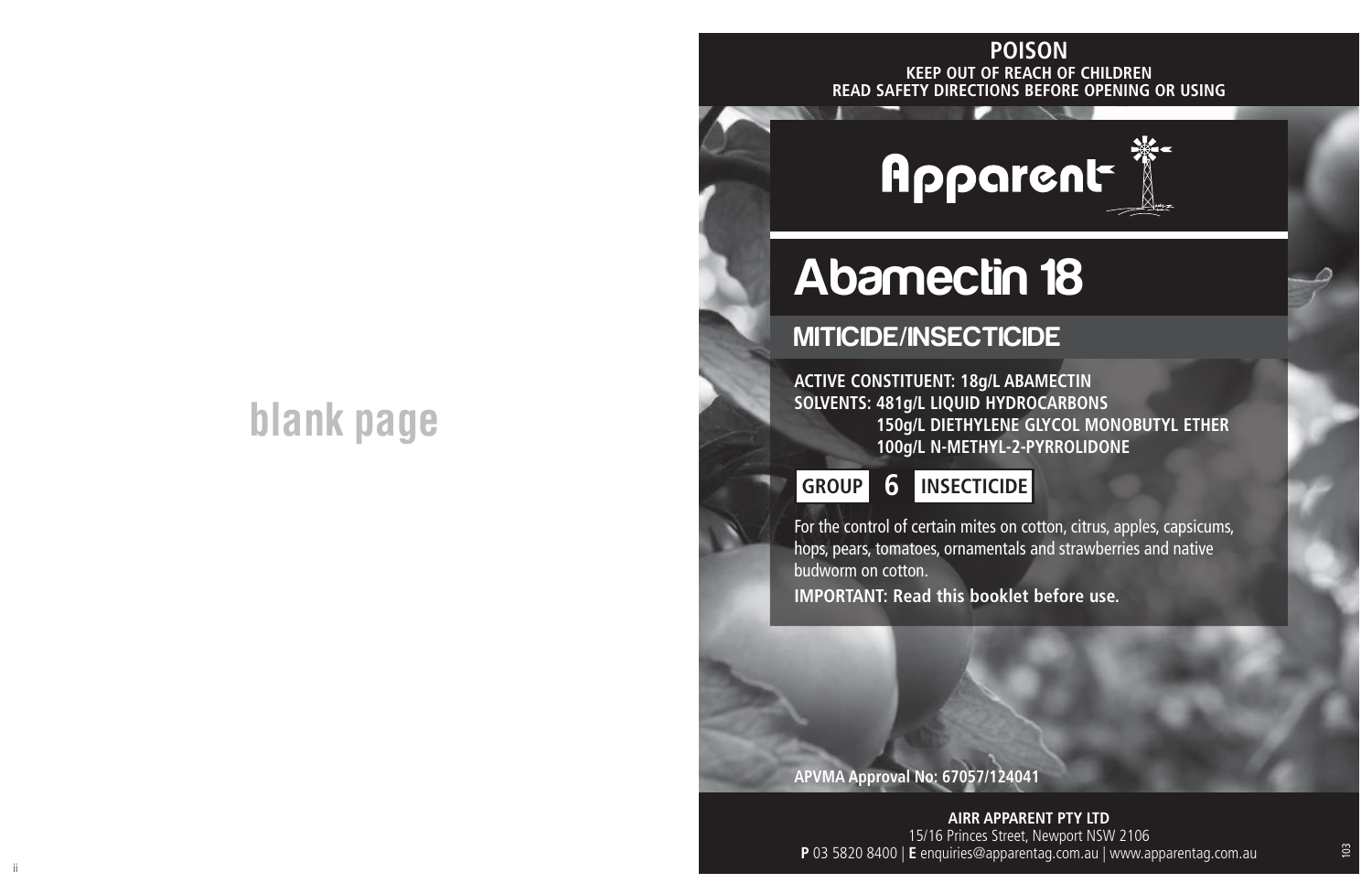#### **DIRECTIONS FOR USE**

#### **RESTRAINT**

DO NOT spray if rain seems likely before spray has dried on the leaves. Failure to observe this restraint may result in reduced efficacy.

| <b>CROP</b>                                                                        | <b>PEST</b>                                                                                                                               | <b>RATE</b>                                                                 | <b>WHP</b><br>(Days) | <b>CRITICAL COMMENTS</b>                                                                                                                                                                                                                                                                                                                                                                                                                                                                                                                                                                                                                                                                                                                                                                                                                                                                                                                                                                                                                                                                                                                                                                                                                                                                                                                                                                                                                |
|------------------------------------------------------------------------------------|-------------------------------------------------------------------------------------------------------------------------------------------|-----------------------------------------------------------------------------|----------------------|-----------------------------------------------------------------------------------------------------------------------------------------------------------------------------------------------------------------------------------------------------------------------------------------------------------------------------------------------------------------------------------------------------------------------------------------------------------------------------------------------------------------------------------------------------------------------------------------------------------------------------------------------------------------------------------------------------------------------------------------------------------------------------------------------------------------------------------------------------------------------------------------------------------------------------------------------------------------------------------------------------------------------------------------------------------------------------------------------------------------------------------------------------------------------------------------------------------------------------------------------------------------------------------------------------------------------------------------------------------------------------------------------------------------------------------------|
| Pears<br>Apples                                                                    | Two-Spotted Mite (Tetranychus urticae)<br>European Red mite (Panonychus ulmi)                                                             | 750mL/ha plus 5L/ha summer oil<br>See General Instructions for mixing rates | 14                   | For best results, apply the product using dilute application (spraying to point of runoff). If applying with concentrate<br>applications, efficacy may be compromised. DO NOT apply at more than two times concentrate (i.e. half the dilute water<br>volume). Apply the same amount of Apparent Abamectin 18 Miticide/Insecticide to the target crop whether by spraying<br>by dilute or concentrate spraying methods. DO NOT apply this product before or after applications of Delan or Captan. In<br>apples apply this product from 2 to 6 weeks after petal fall if monitoring shows high numbers of over wintering European<br>Red Mite eggs are present or if mites are a problem early in the season. In pears, timing is not as critical and the application<br>should be made as soon as after mite numbers have reached a threshold for your area. Maximum mite control is usually<br>reached at 7 days. Moderate to high mite populations will be controlled but if there are no predatory mites present, re-<br>treatment with another miticide (from another chemical group) may be necessary.<br><b>Integrated Pest Control:</b> The effects of Abamectin on parasitic wasps and other beneficial insects in Australian orchards<br>are not known. Studies have shown that after application of Abamectin, predatory mite populations may not increase for a<br>number of weeks, due to lack of suitable pest mite prey. |
|                                                                                    |                                                                                                                                           |                                                                             |                      | Predatory mite numbers will increase with any increase in pest mite numbers allowing the continuation of biological mite<br>control. DO NOT use in IPM programs unless the pest mite threshold has been reached and predators are unlikely to<br>achieve effective control.                                                                                                                                                                                                                                                                                                                                                                                                                                                                                                                                                                                                                                                                                                                                                                                                                                                                                                                                                                                                                                                                                                                                                             |
| Capsicums                                                                          | Two-Spotted Mite (Tetranychus urticae)                                                                                                    | 300mL/ha                                                                    | $\overline{3}$       | Thorough coverage and penetration into the plant canopy is essential. Preferably apply before buildup of mite numbers.<br>Re-apply as pest numbers indicate. Alternate with other chemical groups. Allow at least 28 days between applications with<br>Apparent Abamectin 18 Miticide/Insecticide and DO NOT use more than 2 Apparent Abamectin 18 Miticide/Insecticide<br>sprays per crop. Refer notes on resistance under General instructions section of this label.                                                                                                                                                                                                                                                                                                                                                                                                                                                                                                                                                                                                                                                                                                                                                                                                                                                                                                                                                                 |
| Citrus                                                                             | Broad Mite (Polyhagotars onemus latus),<br>Brown Citrus Rust Mite (Tegolophus<br>australis), Citrus Rust Mite (Phyllocoptera<br>oleivora) | Dilute spray: 15mL/100L or 25mL/100L<br>plus 250mL/100L summer oil          |                      | Apply as a dilute spray in 3000 to 6000L water/ha as pest pressure indicates. Apply by dilute or concentrate spraying<br>equipment. Apply the same amount of Apparent Abamectin 18 Miticide/Insecticide to the target crop whether by spraying by<br>dilute or concentrate spraying methods.                                                                                                                                                                                                                                                                                                                                                                                                                                                                                                                                                                                                                                                                                                                                                                                                                                                                                                                                                                                                                                                                                                                                            |
|                                                                                    |                                                                                                                                           | Concentrate spray: Refer to application<br>section-citrus                   |                      | Use the higher rate when the pest pressure is high. DO NOT apply more than once per season.                                                                                                                                                                                                                                                                                                                                                                                                                                                                                                                                                                                                                                                                                                                                                                                                                                                                                                                                                                                                                                                                                                                                                                                                                                                                                                                                             |
| Cotton (QLD, NSW,<br>WA only)<br>DO NOT apply to<br>cotton under visible<br>stress | Carmine Spider Mite (Tetranychus<br>cinnabarinus), Two-Spotted Mite (Tetranychus<br>urticae)                                              | 300mL/ha                                                                    | 20                   | Do NOT make more than two applications to cotton per season, regardless of the pest being controlled.<br>• Apply when the threshold number of mites has been reached for your area.<br>• Apply when mite populations are low.<br>If the mite population is too high at time of application, satisfactory control may not be achieved. Under high pest pressure<br>a second application may be required 7 - 10 days after the initial application.<br>Thorough coverage is essential.                                                                                                                                                                                                                                                                                                                                                                                                                                                                                                                                                                                                                                                                                                                                                                                                                                                                                                                                                    |
|                                                                                    | Native Budworm (Helicoverpa punctigera)                                                                                                   | 300mL/ha<br>0 <sub>R</sub><br>600mL/ha                                      |                      | Do NOT make more than two applications to cotton per season, regardless of the pest being controlled.<br>Use only when Lepton test kit results indicate no greater than 10% Helicoverpa amigera are present. Use the higher rate<br>alone, or the lower rate with a suitable mixing partner. Applications should target brown eggs and newly emerged larvae<br>(neonates). Mixed sized larval populations should be avoided.                                                                                                                                                                                                                                                                                                                                                                                                                                                                                                                                                                                                                                                                                                                                                                                                                                                                                                                                                                                                            |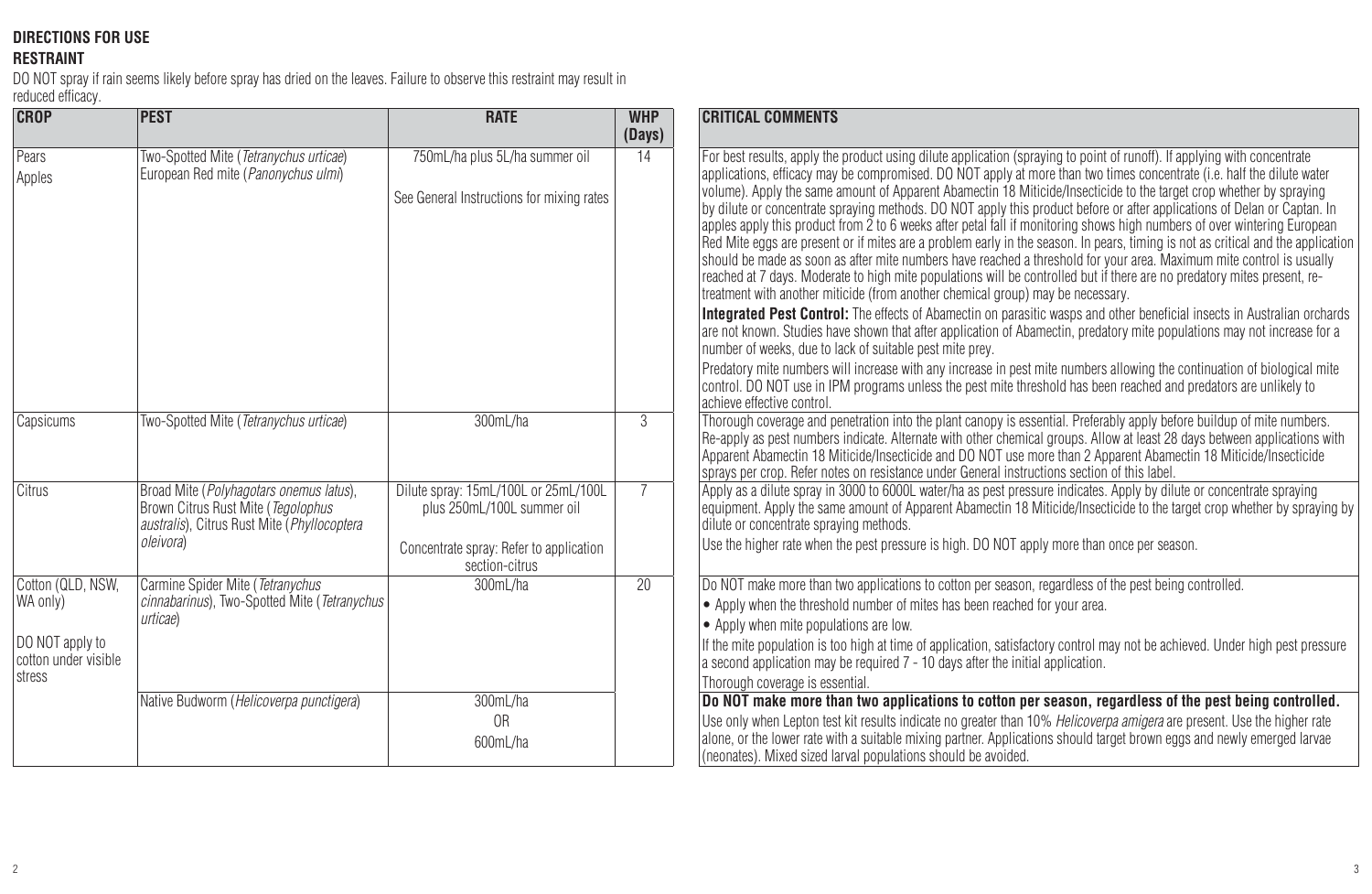| <b>CROP</b>                                                                                   | <b>PEST</b>                                                              | <b>RATE</b>                                                                                                                                                   | <b>WHP</b><br>(Days) | <b>CRITICAL COMMENTS</b>                                                                                                                                                                                                                                                                                                                                                                                                                                                                                                                                                                                                                                                                                                                                                                                                  |
|-----------------------------------------------------------------------------------------------|--------------------------------------------------------------------------|---------------------------------------------------------------------------------------------------------------------------------------------------------------|----------------------|---------------------------------------------------------------------------------------------------------------------------------------------------------------------------------------------------------------------------------------------------------------------------------------------------------------------------------------------------------------------------------------------------------------------------------------------------------------------------------------------------------------------------------------------------------------------------------------------------------------------------------------------------------------------------------------------------------------------------------------------------------------------------------------------------------------------------|
| Hops                                                                                          | Two-Spotted Mite (Tetranychus urticae)                                   | 1L/ha                                                                                                                                                         | 28                   | Apply as a dilute spray in 1000 to 2000L water per hectare, depending on crop size as pest pressure indicates. DO NOT<br>apply more than once per season.                                                                                                                                                                                                                                                                                                                                                                                                                                                                                                                                                                                                                                                                 |
| <b>Strawberries</b>                                                                           |                                                                          | 100mL/100L. If spray volume is less than<br>600L/ha, use a minimum of 600mL of<br>this product/ha. DO NOT exceed 1200mL<br>of this product/ha per application | 3                    | Spray to wet all foliage to near the point of run-off. Ensure thorough coverage and penetration into plants. Best results are<br>obtained if application is made at the first sign of mite appearance. When applied at this time, one application may give<br>good control. If mite numbers exceed 3 to 5 mites per leaflet, apply two applications 7 to 10 days apart. Re-apply if required<br>but apply a maximum of 2 sprays of this product per season. If a further treatment is required, apply a product from a<br>different chemical group.                                                                                                                                                                                                                                                                       |
|                                                                                               |                                                                          |                                                                                                                                                               |                      | Integrated Pest Control: see instructions in Apple and Pears section above. Refer to notes on resistance under General<br>Instructions section of this label.                                                                                                                                                                                                                                                                                                                                                                                                                                                                                                                                                                                                                                                             |
| Tomatoes -<br>or Staked                                                                       | - Trellised Two-Spotted Mite (Tetranychus urticae)                       | High volume spraying: 300mL/ha or<br>450mL/ha using concentrations of 60mL<br>to 90mL/100L                                                                    | $\overline{3}$       | Spray to wet foliage to near the point of run-off. Ensure thorough coverage and penetration into plants. Best results are<br>obtained if application is made before build-up of mite numbers. Use the higher rate if mite numbers exceed 5 to 6 mites<br>per compound leaf. Re-apply if required but apply a maximum of 2 sprays of this product per season. Allow at least 28 days<br>between applications of this product. Refer to notes on resistance in the General Instructions section of this label.                                                                                                                                                                                                                                                                                                              |
|                                                                                               | Tomato Russet Mite (Aculops lycopersici)                                 |                                                                                                                                                               |                      | Apply as for two-spotted mite. The lower rate will control tomato russet mites not apparent at spraying. Use the higher rate<br>when tomato russet mite is present at spraying or is the main pest.                                                                                                                                                                                                                                                                                                                                                                                                                                                                                                                                                                                                                       |
|                                                                                               | Tobacco Leafminer (potato moth)<br>(Phthorimaea operculella)             | High Volume Spraying: 600mL/ha<br>using concentrations of 120mL/100L                                                                                          |                      | Wet foliage to the point of run-off. Thorough coverage and penetration into bushes is essential. Apply at the first sign of<br>pest activity. Re-apply as pest numbers indicate or every 7 to 10 days with a maximum of 5 applications to the crop. If<br>mites are also a problem DO NOT use more than 2 sprays per crop. Refer to notes on resistance in the General Instructions<br>section of this label. Note: Other IPM strategies to reduce leaf miner populations should be employed.                                                                                                                                                                                                                                                                                                                             |
| Tomatoes-Field<br>arown                                                                       | Two-Spotted Mite (Tetranychus urticae)                                   | 300mL/ha or 450mL/ha                                                                                                                                          | $\overline{3}$       | Apply in sufficient volume to obtain even coverage and penetration of plants. Use droppers to direct spray onto plants<br>and away from the inter-row. Best results are obtained if application is made before the build-up of mite numbers. Use the<br>higher rate if mite numbers exceed 5 mites per compound leaf. Re-apply if required but apply a maximum of 2 sprays of this<br>product per season. Allow at least 28 days between applications of this product. Refer to notes on resistance in the General<br>Instructions section of this label.                                                                                                                                                                                                                                                                 |
|                                                                                               | Tobacco Leafminer (potato moth)<br>(Phthorimaea operculella)             | 600mL/ha                                                                                                                                                      |                      | Apply in sufficient volume to obtain even coverage and penetration of plants. Use droppers to direct spray onto plants<br>away from the inter-row. Apply at the first sign of pest activity. Re-apply as pest numbers indicate or every 7 to 10 days<br>with a maximum of 5 applications to the crop. If mites are also a problem DO NOT use more than 2 Apparent Abamectin 18<br>Miticide/Insecticide sprays per crop. Refer to notes on resistance in the General Instructions section of this label. NOTE:<br>Other IPM strategies to reduce leaf miner populations should be employed.                                                                                                                                                                                                                                |
|                                                                                               | Tomato Russet Mite (Aculops Ivcopersici)                                 | 300mL/ha or 450mL/ha                                                                                                                                          |                      | Apply as for two-spotted mite. The lower rate will control tomato russet mites not apparent at spraying. Use the higher rate if<br>tomato russet mite is present at spraying or is the main pest.                                                                                                                                                                                                                                                                                                                                                                                                                                                                                                                                                                                                                         |
| Ornamentals.<br>including Roses.<br>Chrysanthemums<br>Carnations and<br>indoor foliage plants | Two-Spotted Mite (Tetranychus urticae)                                   | 50mL/100L to a maximum of 1.5L/ha<br>abamectin per application                                                                                                | Nil                  | Spray to wet foliage to near the point of run-off using at least 2000L/ha (100L per 500 square m). Thorough coverage<br>and penetration into plants is essential. Preferably apply on first appearance of mites. When applied when pest numbers<br>are low to moderate, one application will be sufficient to give effective control, however if mites are numerous, apply two<br>applications spaced 7 - 10 days apart. DO NOT use overhead irrigation within 24 hours after application. DO NOT use<br>on Ferns and Shasta Daisies. For ornamentals not listed on the label, small test applications to assess for unexpected<br>phytotoxicity should be made before spraying the whole crop. Do not use more than 2 times per season. Refer to notes on<br>resistance under General Instructions section of this label |
|                                                                                               | HAT TO BE HAEB FOR ANY BURBOOF. OR IN ANY MANUED. CONTRABY TO THIS LABEL |                                                                                                                                                               |                      |                                                                                                                                                                                                                                                                                                                                                                                                                                                                                                                                                                                                                                                                                                                                                                                                                           |

#### **NOT TO BE USED FOR ANY PURPOSE, OR IN ANY MANNER, CONTRARY TO THIS LABEL UNLESS AUTHORISED UNDER APPROPRIATE LEGISLATION WITHHOLDING PERIODS:**

#### *Cotton.*

DO NOT HARVEST FOR 20 DAYS AFTER APPLICATION.

DO NOT GRAZE OF CUT FOR STOCK FEED FOR 20 DAYS AFTER APPLICATION.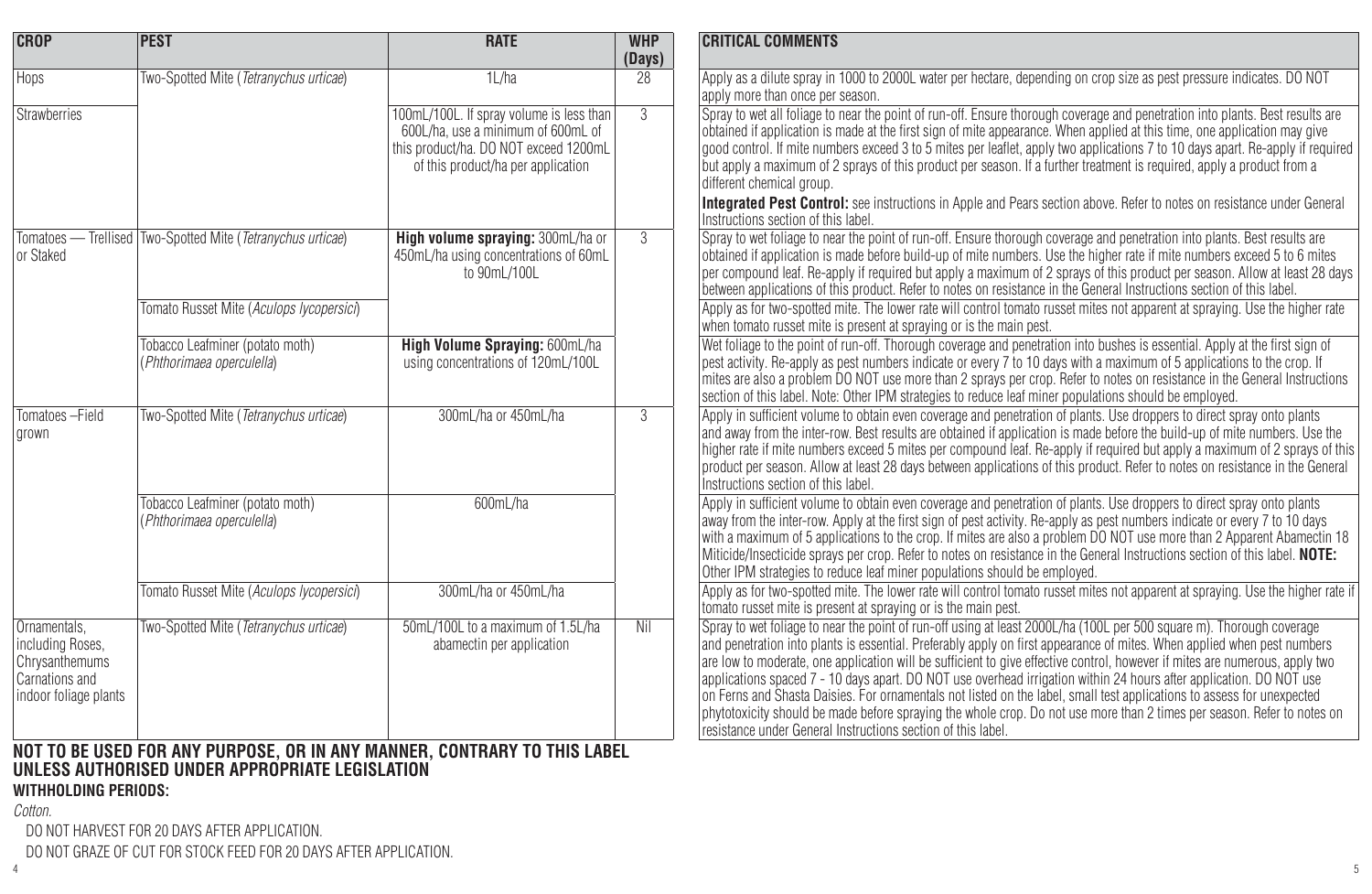*Citrus:*

DO NOT HARVEST FOR 7 DAYS AFTER APPLICATION.

*Hops.*

DO NOT HARVEST, GRAZE OR CUT FOR STOCK FOOD FOR 4 WEEKS AFTER APPLICATION. *Apples, Pears:*

DO NOT HARVEST FOR 14 DAYS AFTER APPLICATION.

DO NOT FEED TREATED PRODUCE TO LIVESTOCK FOR 14 DAYS AFTER APPLICATION.

*Capsicums, Strawberries:*

DO NOT HARVEST FOR 3 DAYS AFTER APPLICATION.

DO NOT FEED TREATED PRODUCE TO LIVESTOCK FOR 3 DAYS AFTER APPLICATION.

*Tomatoes:*

DO NOT HARVEST FOR 3 DAYS AFTER APPLICATION.

DO NOT FEED TREATED PRODUCE TO LIVESTOCK FOR 3 DAYS AFTER APPLICATION.

*Ornamentals:*

NOT REQUIRED WHEN USED AS DIRECTED. DO NOT CUT OR GRAZE FOR STOCK FOOD.

#### **GENERAL INSTRUCTIONS**

This product is not systemic, but quickly moves into leaves following application. It is important that thorough coverage is achieved so that the maximum amount of product can be deposited on the leaf surface for uptake and subsequent ingestion by sucking mites. Product that is not absorbed by leaves is quickly degraded.

#### **RESISTANCE**

It is known that early development of mite resistance may occur if one particular miticide and miticides from one particular chemical group are continually used. For this reason it is recommended that this product be applied no more than twice in one season and preferably only once per season. A second application is only recommended where mite pressure is very high. It is also recommended to alternate this product with miticides from a different chemical group. Consult your local supplier or technical adviser for further information on chemical groups.

#### **INSECTICIDE RESISTANCE WARNING**

### **GROUP 6 HERBICIDE**

For insecticide resistance management Apparent Abamectin 18 Miticide/Insecticide is a Group 6 insecticide. Some naturally occurring insect biotypes resistant to Apparent Abamectin 18 Miticide/Insecticide and other Group 6 insecticides may exist through normal genetic variability in any insect population. The resistant individuals can eventually dominate the insect population if Apparent Abamectin 18 Miticide/Insecticide or other Group 6 insecticides are used repeatedly. The effectiveness of Apparent Abamectin 18 Miticide/Insecticide on resistant individuals could be significantly reduced. Since occurrence of resistant individuals is difficult to detect prior to use, AIRR Apparent Pty Ltd accepts no liability for any losses that may result from the failure of Apparent Abamectin 18 Miticide/Insecticide to control resistant insects. Apparent Abamectin 18 Miticide/ Insecticide may be subject to specific resistance management strategies. For further information contact your local supplier, AIRR Apparent Pty Ltd representative or local agricultural department agronomist. It is recommended that this product be applied no more than the following amount of times per season/crop and that it is not used consecutively except where a two-spray schedule is specifically recommended.

| <b>Crop</b>                            | Number of sprays per season                                               |
|----------------------------------------|---------------------------------------------------------------------------|
| <b>Cotton</b>                          | No more than twice in one season and preferably only once per season. A   |
|                                        | Isecond application is only recommended where mite pressure is very high. |
| Apples, Pears, Capsicums, Citrus, Hops | Once per season                                                           |
| Tomatoes                               | Two sprays per season if mites are present                                |
|                                        | Five sprays per season if mites are not present                           |
| Strawberries                           | Two sprays per season                                                     |

Apparent Abamectin 18 Miticide/Insecticide should not be applied in two consecutive seasons or crops without an unrelated chemical being used in between. Alternate this product with approved miticides from other chemical groups. For further information contact your local supplier, AIRR Apparent Pty Ltd representative or local agricultural department agronomist.

#### **CROP MONITORING**

It is essential to carry out regular crop monitoring of mite levels (every 2-3 days for cotton and every 3-5 days for other crops) to ensure the product is applied at the correct timing.

#### **MIXING INSTRUCTIONS FOR APPLES AND PEARS**

To achieve 750mL Apparent Abamectin plus 5L summer oil per ha, apply spray at the following mixing rates:

|                    | <b>Amount of Apparent ABAMECTIN per</b><br><b>100L</b> | Amount of summer oil per 100L |
|--------------------|--------------------------------------------------------|-------------------------------|
| 1000L/ha (minimum) | 75mL                                                   | 500mL                         |
| 1500L/ha           | 50 <sub>m</sub>                                        | 335mL                         |
| 2000L/ha           | 37.5mL                                                 | 250ml                         |
| 2500L/ha           | 30mL                                                   | 200ml                         |

#### **MIXING**

Partially fill the spray tank with water, add the required amount of Apparent Abamectin 18 Miticide/Insecticide, and then add the remainder of the water. If oil is recommended then add this after the Apparent Abamectin 18 Miticide/Insecticide is well mixed. A wetting agent is NOT required.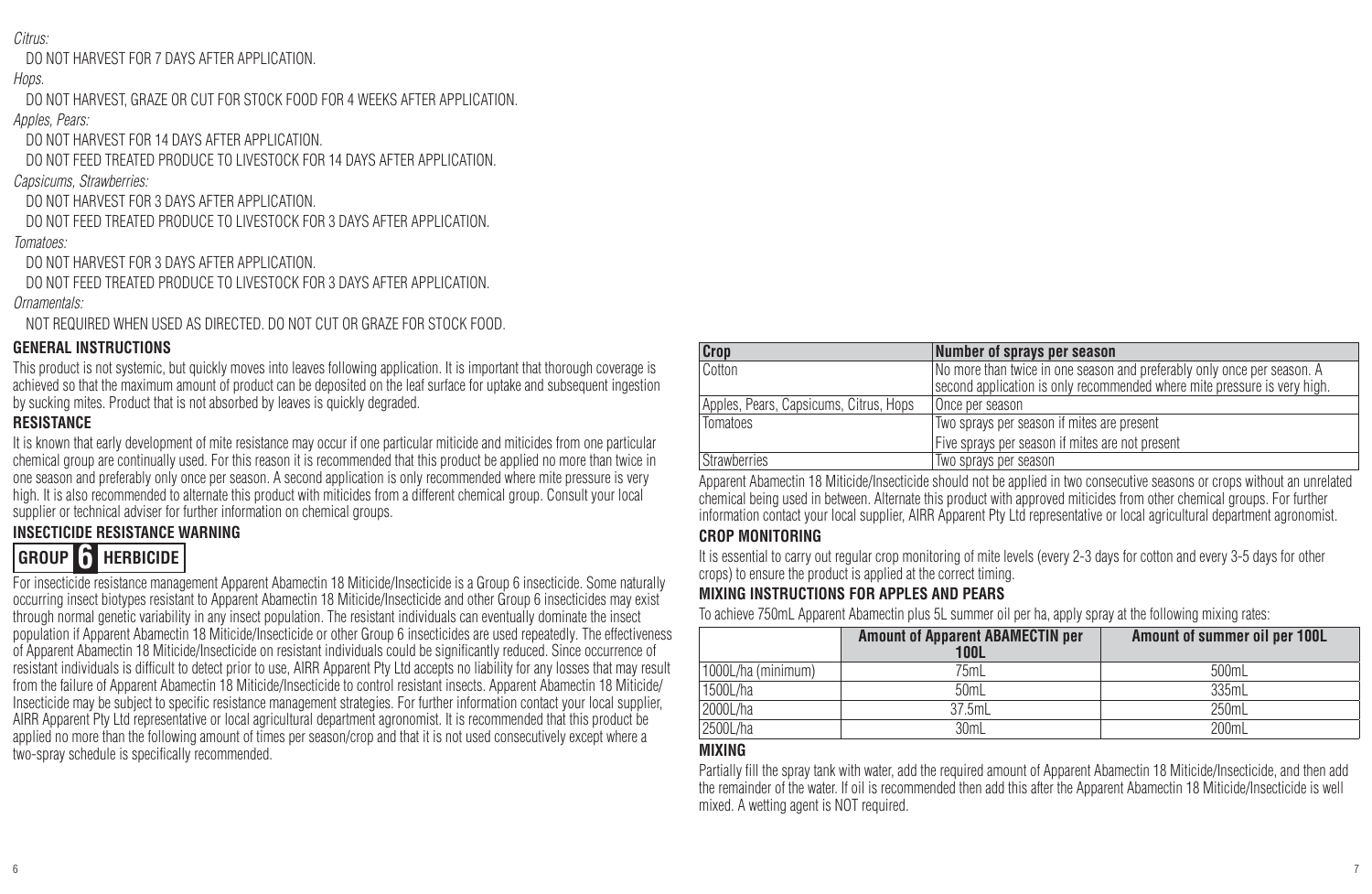#### **CROP SAFETY**

A mixture of this product with summer oil has very occasionally caused slight fruit russetting on some pear varieties particularly Anjou and other sensitive varieties when used alone or when other products are applied sequentially. A very small amount of temporary apple fruit blemishing has been associated with low water volume applications. DO NOT apply Apparent Abamectin 18 Miticide/Insecticide to apples or pears before or after applications of Delan\* or Captan". The label instructions on the summer oil label must be strictly followed. Conditions which may contribute to crop damage are:

- Unusually hot conditions present or expected within 24 hours of application
- Poor or slow drying conditions
- Application with equipment that may leave large droplets on fruit after application.

#### **COMPATIBILITY**

This product is compatible with most commonly used insecticides and fungicides. However all mixtures should be tested prior to mixing commercial quantities.

#### **APPLICATION INSTRUCTIONS FOR COTTON**

Apparent Abamectin 18 Miticide/Insecticide may be applied by ground spraying equipment or by fixed wing aircraft. Apply in a minimum of 20L water per hectare. Ensure good coverage.

#### **Ground Application**

Apply with inter-row droppers fitted with nozzles spraying towards the cotton rows. The inter-row nozzles should be level with or just below the canopy and spraying at right angles to the ground.

#### **Aerial Applications (Fixed Wing)**

Apply in the cooler parts of the day or night when there is a reliable cross-wind to assist with good penetration into the crop canopy. Preferably use aircraft fitted with micronair atomisers.

#### **APPLICATION INSTRUCTIONS FOR CITRUS**

To be effective this product requires thorough spray coverage. Ensure that equipment is properly calibrated to give an even distribution at the correct volume. The same quantity of product per hectare should be used when spraying either with dilute or concentrate method.

#### **Application by Dilute Spraying**

- Use a sprayer designed to apply high volumes of water up to the point of run-off and matched to the crop being sprayed.
- Set up and operate the sprayer to achieve even coverage throughout the crop canopy. Apply sufficient water to cover the crop to the point of run-off. Avoid excessive run-off.
- The required water volume may be determined by applying different test volumes, using different settings on the sprayer, from industry guidelines or expert advice.
- Add the amount of product specified in the Directions for Use table for each 100L of water. Spray to the point of run-off.
- The required dilute spray volume will change and the sprayer set-up and operation may also need to be changed, as the crop grows.

#### **Application by Concentrate Spraying**

- Use a sprayer designed and set up for concentrate spraying (that is a sprayer which applies water volumes less than those required to reach the point of run-off) and matched to the crop being sprayed.
- Set up and operate the sprayer to achieve even coverage throughout the crop canopy using your chosen water volume.
- Determine an appropriate dilute spray volume (See Dilute Spraying above) for the crop canopy. This is needed to calculate the concentrate mixing rate.
- The mixing rate for concentrate spraying can then be calculated in the following way:

#### Example only

1. Dilute spray volume as determined above: For example 1500L/ha

- 2. Your chosen concentrate spray volume: For example 500L/ha
- 3. The concentration factor in this example is  $3 \times (ie: 1500L \div 500L = 3)$
- 4. If the dilute label rate is 10mL/100L, then the concentrate rate becomes 3 x 10, that is 30mL/100L of concentrate spray. The chosen spray volume, amount of product per 100L of water, and the sprayer set up and operation may need to be changed as the crop grows.
- For further information on concentrate spraying, users are advised to consult relevant industry guidelines, undertake appropriate competency training and follow industry Best Practices.

#### **PRECAUTIONS**

#### **Re-entry Period**

Allow the spray to dry on the foliage before re-entry into treated areas. DO NOT allow entry into treated areas in glasshouses for 24 hours after treatment. When prior entry is necessary, wear cotton overalls buttoned to the neck and wrist and elbowlength PVC gloves.

#### **PROTECTION OF CROPS, NATIVE AND OTHER NON-TARGET PLANTS**

Drift Warning: Do NOT apply under weather conditions, or from spraying equipment, that may cause spray to drift onto nearby susceptible plants/crops, cropping lands or pastures.

#### **PROTECTION OF LIVESTOCK**

Dangerous to bees. DO NOT spray any plants in flower while bees are foraging.

#### **PROTECTION OF WILDLIFE, FISH, CRUSTACEANS AND ENVIRONMENT**

DO NOT contaminate streams, rivers or watercourses with the chemical or used containers. Dangerous to fish and other water-borne organisms. Studies indicate that when Abamectin comes into contact with soil it readily and tightly binds to the soil and becomes inactive over time.

#### **STORAGE AND DISPOSAL**

Store in the closed, original container in a cool, well-ventilated area. DO NOT store for prolonged periods in direct sunlight. Triple rinse containers before disposal. Add rinsings to spray tank. DO NOT dispose of undiluted chemicals on-site. If recycling, replace cap and return clean containers to recycler or designated collection point. If not recycling, break, crush, or puncture and deliver empty packaging for appropriate disposal at an approved waste management facility. If an approved waste management facility is not available bury the empty packaging 500mm below the surface in a disposal pit specifically marked and set up for this purpose clear of waterways, desirable vegetation and tree roots, in compliance with relevant Local, State or Territory government regulations. DO NOT burn empty containers or product.

#### **SAFETY DIRECTIONS**

Poisonous if swallowed. Will irritate the eyes and skin. Avoid contact with eyes and skin. Do not inhale spray mist. When opening the container, preparing spray and using the prepared spray, wear cotton overalls buttoned to the neck and wrist (or equivalent clothing), elbow-length chemical resistant gloves and goggles. In addition, if applying by low pressure hand wand, wear half-face piece respirator with dust cartridge or canister. If product in eyes, wash it out immediately with water. After use and before eating, drinking or smoking, wash hands, arms and face thoroughly with soap and water. After each day's use, wash gloves, goggles, respirator (and if rubber, wash with detergent and warm water) and contaminated clothing.

#### **FIRST AID**

If poisoning occurs, contact a doctor or Poisons Information Centre. Phone Australia 131126; New Zealand 0800 764 766. If swallowed, do NOT induce vomiting. If skin contact occurs, remove contaminated clothing and wash skin thoroughly. If in eyes, hold eyes open, flood with water for at least 15 minutes and see a doctor.

#### **SAFETY DATA SHEET**

Additional information is listed in the safety data sheet (SDS). A safety data sheet for Apparent Abamectin is available from AIRR APPARENT Pty Ltd on request.